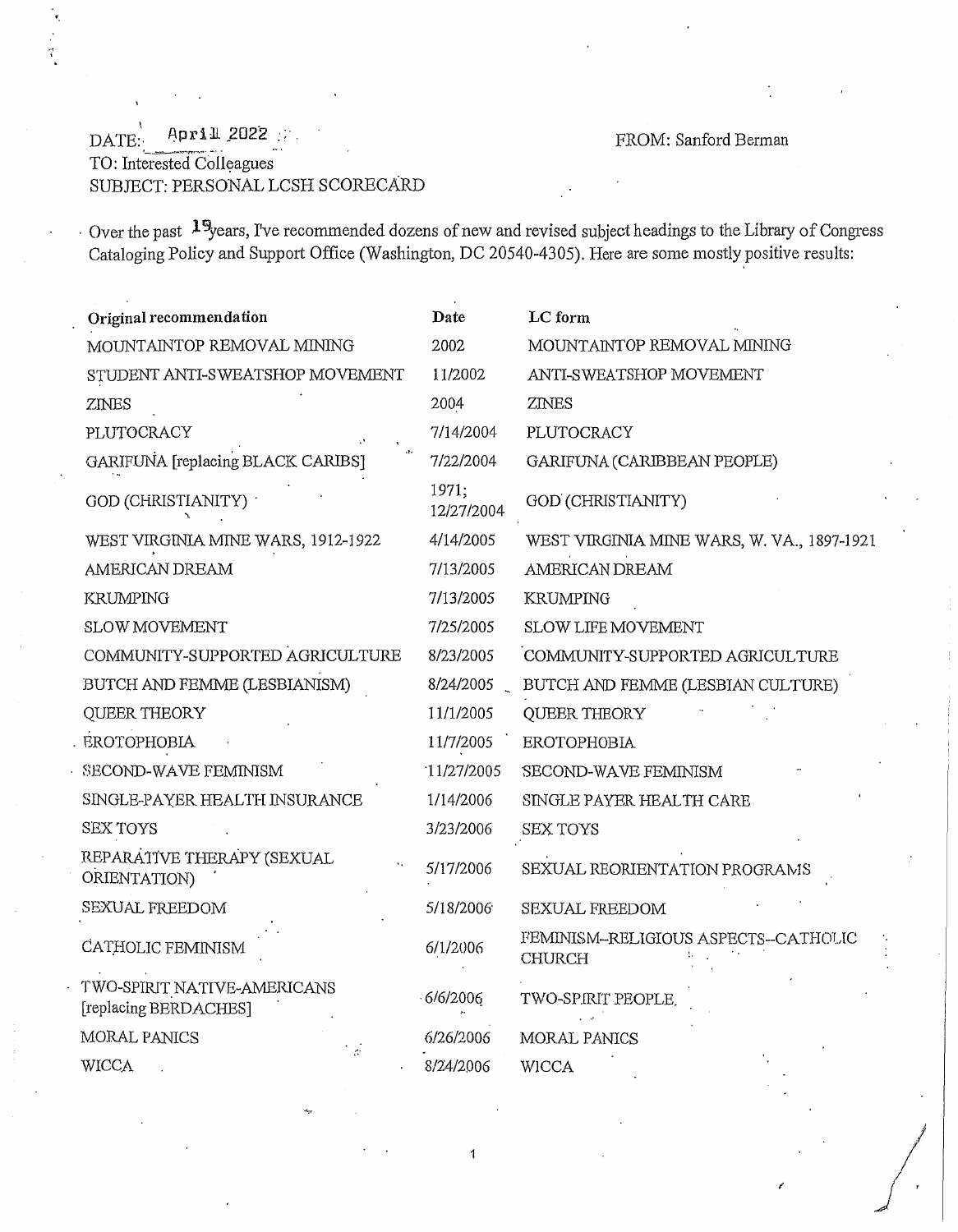| Original recommendation                                                               | Date                     | LC form                                                                                                    |
|---------------------------------------------------------------------------------------|--------------------------|------------------------------------------------------------------------------------------------------------|
| <b>WICCANS</b>                                                                        | 8/24/2006                | <b>WICCANS</b>                                                                                             |
| WHITENESS STUDIES                                                                     | 9/12/2006                | WHITES--RACE IDENTITY--STUDY AND<br><b>TEACHING</b>                                                        |
| ANTI-RACISM                                                                           | 12/19/2006               | <b>ANTI-RACISM</b>                                                                                         |
| CONFLICT DIAMONDS                                                                     | 12/19/2006               | CONFLICT DIAMONDS                                                                                          |
| MIXED MARTIAL ARTS                                                                    | 12/19/2006               | <b>MIXED MARTIAL ARTS</b>                                                                                  |
| <b>MEN'S UNDERWEAR</b>                                                                | 1/22/2007                | MEN'S UNDERWEAR                                                                                            |
| <b>LESBIAN BIKERS</b>                                                                 | 1/22/2007                | LESBIAN MOTORCYCLISTS                                                                                      |
| FAT ACCEPTANCE MOVEMENT                                                               | 1/27/2007                | FAT ACCEPTANCE MOVEMENT                                                                                    |
| <b>SEX SCANDALS</b>                                                                   | 2/10/2007                | <b>SEX SCANDALS</b>                                                                                        |
| <b>INTERSEX PEOPLE</b>                                                                | 12/15/2005;<br>4/19/2007 | <b>INTERSEX PEOPLE</b>                                                                                     |
| INTERSEXUALITY [replacing<br>HERMAPHRODITISM]                                         | 12/15/2005<br>4/19/2007  | <b>INTERSEXUALITY</b>                                                                                      |
| <b>INTERSEX CHILDREN</b>                                                              | 4/19/2007                | <b>INTERSEX CHILDREN</b>                                                                                   |
| TRANSGENDERISM                                                                        | 4/19/2007                | TRANSGENDERISM                                                                                             |
| TRANSGENDER PEOPLE                                                                    | 4/19/2007                | TRANSGENDER PEOPLE                                                                                         |
| <b>INFORMATION ETHICS</b>                                                             | 5/16/2007                | INFORMATION TECHNOLOGY-MORAL<br>AND ETHICAL ASPECTS                                                        |
| ULTIMATE FIGHTING [UF under MIXED<br>MARTIAL ARTS]                                    | 3/31/2007;<br>6/9/2007   | ULTIMATE FIGHTING [UF under MIXED<br>MARTIAL ARTS]                                                         |
| ROCK-PAPER-SCISSORS (GAME)                                                            | 6/26/2007                | ROCK-PAPER-SCISSORS (GAME)                                                                                 |
| AFFRILACHIANS / AFRILACHIANS<br>[UFs under AFRICAN-AMERICANS--<br>APPALACHIAN REGION] | 7/17/2007                | AFFRILACHIANS / AFRILACHIANS<br>[UFs under AFRICAN-AMERICANS--<br>APPALACHIAN REGION]                      |
| ASSISTED DYING [replacing ASSISTED<br>SUICIDE]                                        | 7/25/2007                | DEATH, ASSISTED (ASSISTED SUICIDE) /<br>DYING, ASSISTED (ASSISTED SUICIDE)<br>[UFs under ASSISTED SUICIDE] |
| GSAs IN SCHOOLS [UF under GAY-<br>STRAIGHT ALLIANCES IN SCHOOLS]                      | 7/25/2007                | GSAs (GAY-STRAIGHT ALLIANCES) IN<br>SCHOOLS [UF under GAY-STRAIGHT<br>ALLIANCES IN SCHOOLS]                |
| <b>DILDOS</b>                                                                         | 8/14/2007                | <b>DILDOS</b>                                                                                              |
| STRAP-ON SEX                                                                          | 8/14/2007                | STRAP-ON SEX                                                                                               |
| WATER SPORTS (SEXUALITY)                                                              | 11/5/2007                | URINATION--EROTIC ASPECTS                                                                                  |
| PATIENT DUMPING                                                                       | 11/6/2007                | PATIENT DUMPING                                                                                            |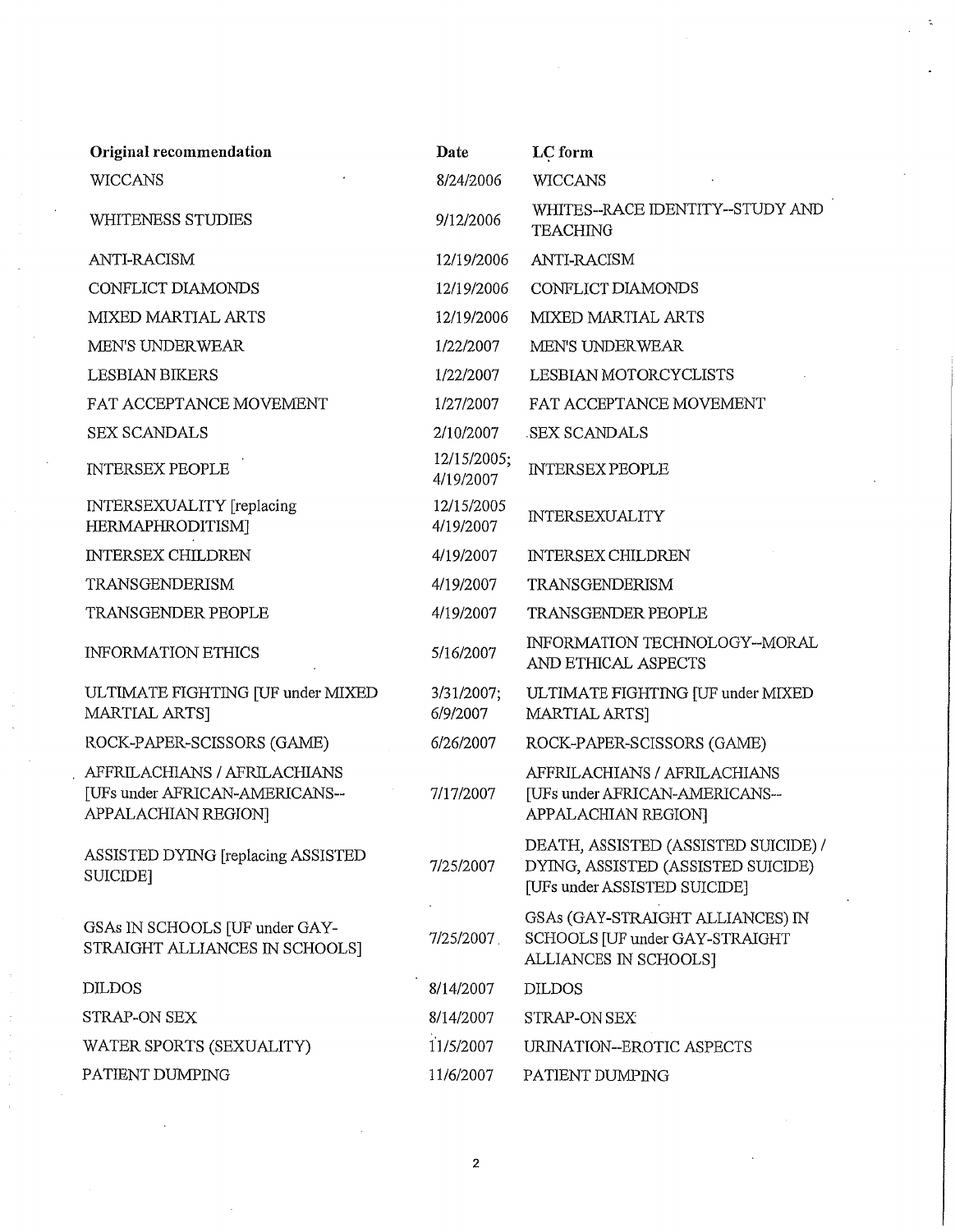| Original recommendation                                                                          | Date       | LC form                                                                                          |
|--------------------------------------------------------------------------------------------------|------------|--------------------------------------------------------------------------------------------------|
| EXTRAORDINARY RENDITION                                                                          | 11/7/2007  | EXTRAORDINARY RENDITION                                                                          |
| WATERBOARDING                                                                                    | 11/13/2007 | WATERBOARDING                                                                                    |
| THIRD-WAVE FEMINISM                                                                              | 11/25/2007 | THIRD-WAVE FEMINISM                                                                              |
| <b>HOUSEGUESTS</b>                                                                               | 12/23/2007 | HOUSEGUESTS, ENTERTAINING [UF<br>under ENTERTAINING]                                             |
| <b>LARGE BREASTS</b>                                                                             | 12/23/2007 | <b>LARGE-BREASTED WOMEN</b>                                                                      |
| <b>LIKES AND DISLIKES</b>                                                                        | 12/23/2007 | <b>LIKES AND DISLIKES</b>                                                                        |
| <b>SEX WORKERS</b>                                                                               | 12/23/2007 | <b>SEX WORKERS</b>                                                                               |
| <b>SIZEISM</b>                                                                                   | 12/27/2007 | SIZEISM [UF under PHYSICAL-<br>APPEARANCE-BASED BIAS]                                            |
| <b>BIOPIRACY</b>                                                                                 | 1/7/2008   | <b>BIOPIRACY</b>                                                                                 |
| PUBLIC SEX                                                                                       | 1/7/2008   | PUBLIC SEX                                                                                       |
| SHOPDROPPING                                                                                     | 1/7/2008   | SHOPDROPPING                                                                                     |
| <b>SCRAPBOOKING</b>                                                                              | 1/23/2008  | <b>SCRAPBOOKING</b>                                                                              |
| <b>TRANSPHOBIA</b>                                                                               | 3/4/2008   | <b>TRANSPHOBIA</b>                                                                               |
| FOOD SOVEREIGNTY                                                                                 | 5/7/2008   | FOOD SOVEREIGNTY                                                                                 |
| REPRODUCTIVE RIGHTS                                                                              | 6/24/2008  | REPRODUCTIVE RIGHTS                                                                              |
| SOCIALIST FEMINISM                                                                               | 6/24/2008  | SOCIALIST FEMINISM                                                                               |
| LOCAL FOOD MOVEMENT                                                                              | 7/31/2008  | <b>LOCAVORES</b>                                                                                 |
| PRISON-INDUSTRIAL COMPLEX                                                                        | 11/20/2008 | PRISON INDUSTRIAL COMPLEX                                                                        |
| UNDERGROUND RESTAURANTS                                                                          | 12/8/2008  | UNDERGROUND RESTAURANTS                                                                          |
| <b>URBAN FICTION</b>                                                                             | 12/11/2008 | <b>URBAN FICTION</b>                                                                             |
| <b>LIBRARY CATS</b>                                                                              | 12/17/2008 | LIBRARY CATS                                                                                     |
| CLEAN COAL TECHNOLOGY                                                                            | 12/23/2008 | CLEAN COAL TECHNOLOGIES                                                                          |
| WITCH HUNTING                                                                                    | 1/7/2009   | WITCH HUNTING                                                                                    |
| POST-RACIALISM                                                                                   | 1/14/2009  | POST-RACIALISM                                                                                   |
| CELL PHONE NOVELS                                                                                | 2/7/2009   | CELL PHONE NOVELS                                                                                |
| BUZZING IN THE EARS / EAR BUZZING /<br>EAR RINGING / RINGING IN THE EARS<br>[UFs under TINNITUS] | 2/9/2009   | BUZZING IN THE EARS / EAR BUZZING /<br>EAR RINGING / RINGING IN THE EARS<br>[UFs under TINNITUS] |
| OVERSHOPPING / SHOPAHOLISM [UFs<br>under COMPULSIVE SHOPPING]                                    | 2/12/2009  | OVERSHOPPING / SHOPAHOLISM [UFs<br>under COMPULSIVE SHOPPING]                                    |
| LESBIAN SEPARATISM                                                                               | 3/12/2009  | LESBIAN SEPARATISM                                                                               |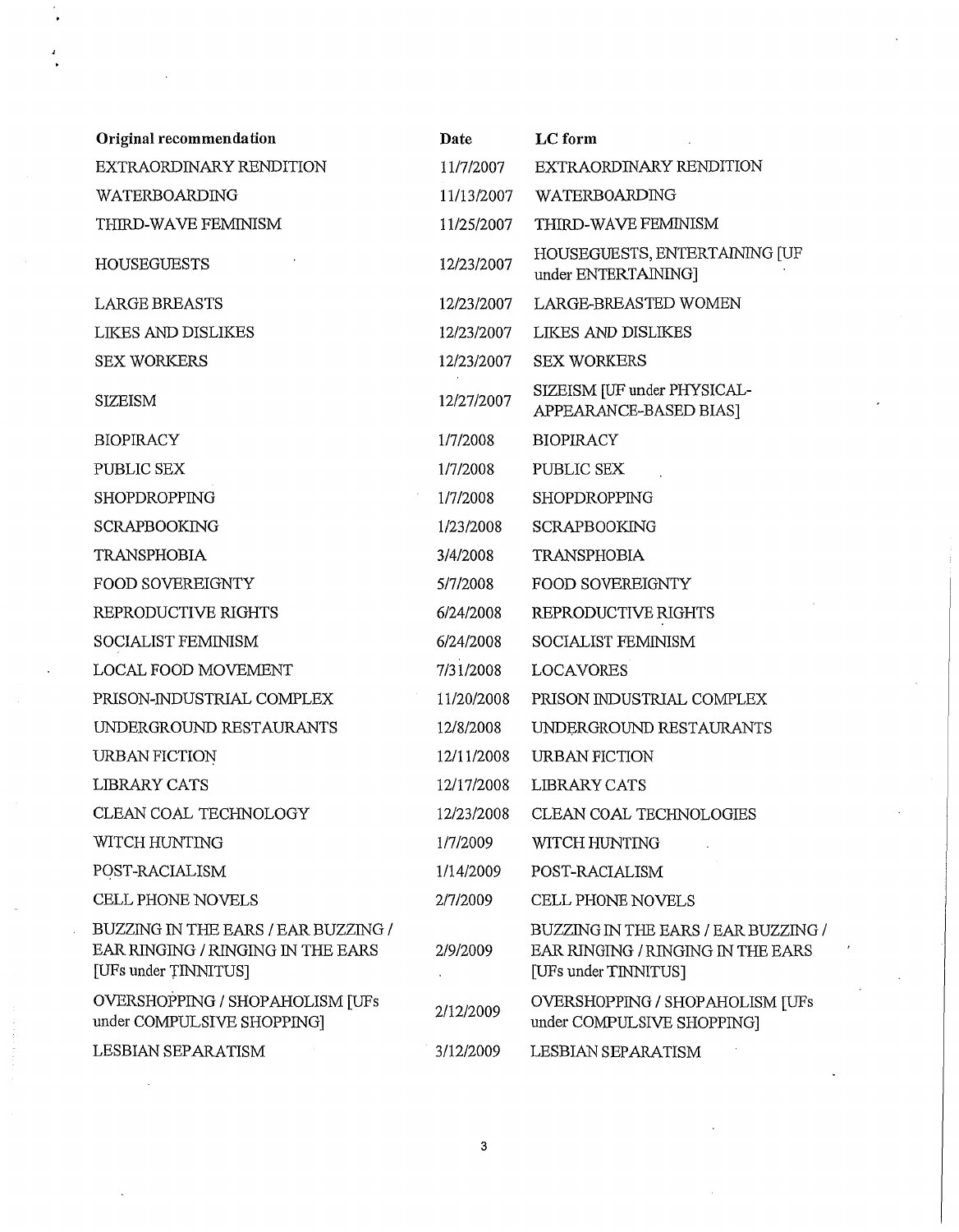| Original recommendation   | Date                   | LC form                                                   |
|---------------------------|------------------------|-----------------------------------------------------------|
| <b>SEXTING</b>            | 4/30/2009              | <b>SEXTING</b>                                            |
| O, INSPECTOR              | 5/12/2009              | INSPECTOR O (FICTITIOUS CHARACTER)                        |
| AMERICAN EXCEPTIONALISM   | 6/9/2009               | EXCEPTIONALISM--UNITED STATES                             |
| MANIFEST DESTINY          | 6/15/2009              | MANIFEST DESTINY<br>÷                                     |
| DANCEHALL (MUSIC)         | 6/30/2009              | DANCEHALL (MUSIC)                                         |
| ECOPSYCHOLOGY             | 7/19/2009              | ECOPSYCHOLOGY [UF under ENVIRONMENTAL<br>PSYCHOLOGY]      |
| <b>ECOTHERAPY</b>         | 7/19/2009              | ECOTHERAPY [UF under ENVIRONMENTAL<br>PSYCHOLOGY]         |
| REGGAETON MUSIC           | 10/24/2009             | REGGAETÓN                                                 |
| PROSPERITY GOSPEL         | 2/23/2010              | FAITH MOVEMENT (HAGIN)                                    |
| HI'AITI'IHI INDIANS       | 4/10/2010              | HI'AITI'IHI INDIANS (UF under PIRAHÁ INDIANS)             |
| PREDATORY LENDING         | 7/6/2010               | PREDATORY LENDING                                         |
| WORKPLACE MOBBING         | 7/25/2010              | WORKPLACE MOBBING JUF under BULLYING IN<br>THE WORKPLACE] |
| YARN BOMBING              | 7/25/2010              | YARN BOMBING                                              |
| DONOR OFFSPRING           | 8/31/2010              | CHILDREN OF SPERM DONORS                                  |
| <b>GLEE CLUBS</b>         | 9/27/2010              | <b>GLEE CLUBS</b>                                         |
| <b>SHOW CHOIRS</b>        | 9/27/2010              | <b>SHOW CHOIRS</b>                                        |
| <b>HACKTIVISM</b>         | 10/6/2010              | <b>HACKTIVISM</b>                                         |
| ELECTRONIC CIGARETTES     | 1/4/2011               | ELECTRONIC CIGARETTES                                     |
| MBALAX DANCE MUSIC        | 1/19/2011              | MBALAX (MUSIC)                                            |
| DIGITAL RIGHTS MANAGEMENT | 3/18/2011              | DIGITAL RIGHTS MANAGEMENT                                 |
| MARCUS, JOSIE             | 6/1/2011               | MARCUS, JOSIE (FICTITIOUS CHARACTER)                      |
| STAND UP PADDLEBOARDING   | 8/3/2011               | STAND-UP PADDLE SURFING                                   |
| <b>DUMPSTER DIVING</b>    | HCL:1994;<br>8/12/2011 | <b>DUMPSTER DIVING</b>                                    |
| STOP AND FRISK (POLICING) | 7/13/2012              | STOP AND FRISK (LAW ENFORCEMENT)                          |
| <b>CROWDFUNDING</b>       | 11/14/2012             | CROWD FUNDING                                             |
| <b>MAKERSPACES</b>        | 1/8/2013               | <b>MAKERSPACES</b>                                        |
| <b>GEOCACHING</b>         | 1/21/2014              | GEOCACHING (GAME)                                         |

4

 $\label{eq:2.1} \frac{1}{2} \sum_{i=1}^n \frac{1}{2} \sum_{j=1}^n \frac{1}{2} \sum_{j=1}^n \frac{1}{2} \sum_{j=1}^n \frac{1}{2} \sum_{j=1}^n \frac{1}{2} \sum_{j=1}^n \frac{1}{2} \sum_{j=1}^n \frac{1}{2} \sum_{j=1}^n \frac{1}{2} \sum_{j=1}^n \frac{1}{2} \sum_{j=1}^n \frac{1}{2} \sum_{j=1}^n \frac{1}{2} \sum_{j=1}^n \frac{1}{2} \sum_{j=1}^n \frac{$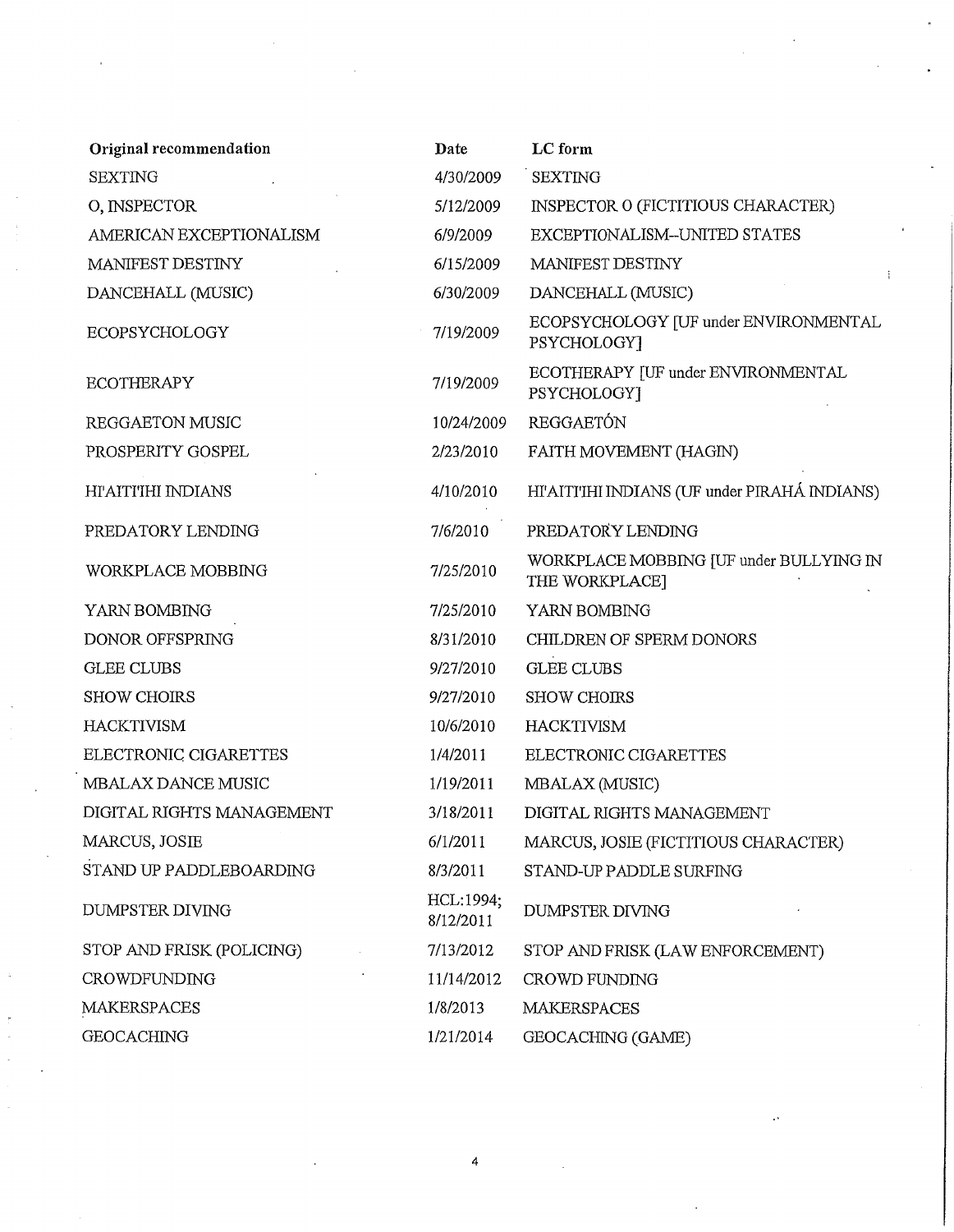| Original recommendation                                                                                                           | Date                           | LC form                                                                                 |
|-----------------------------------------------------------------------------------------------------------------------------------|--------------------------------|-----------------------------------------------------------------------------------------|
| GEOLOGY, STRATIGRAPHIC--<br>ANTHROPOCENE (PROPOSED)                                                                               | 4/25/2014                      | GEOLOGY, STRATIGRAPHIC--ANTHROPOCENE                                                    |
| MICROAGGRESSIONS (DISCRIMINATION)                                                                                                 | 5/10/2014                      | <b>MICROAGGRESSIONS</b>                                                                 |
| POLICE MILITARIZATION                                                                                                             | 9/2/2014                       | MILITARIZATION OF POLICE                                                                |
| ONLINE TROLLING                                                                                                                   | 6/30/2015                      | ONLINE TROLLING                                                                         |
| TRIGGER WARNINGS                                                                                                                  | 12/19/15                       | TRIGGER WARNINGS                                                                        |
| FAKE NEWS                                                                                                                         | $3 - 21 - 17$                  | FAKE NEWS                                                                               |
| RIGHTS OF NATURE                                                                                                                  | $2 - 2 - 18$                   | RIGHTS OF NATURE                                                                        |
| ANTI-VACCINE MOVEMENT<br>GRAPHIC NONFICTION                                                                                       |                                | 8-26-12 ANTI-VACCINATION MOVEMENT<br>11-18-08 NONFICTION COMICS                         |
|                                                                                                                                   |                                |                                                                                         |
| VAPING                                                                                                                            | $1 - 4 - 11$                   | VAPING                                                                                  |
| <b>AFROFUTURISM</b>                                                                                                               | 3–16–18                        | <b>AFROFUTURISM</b>                                                                     |
| TRANSHUMANISM                                                                                                                     | $7 - 2 - 04$                   | TRANSHUMANISM.                                                                          |
| IMPACT INVESTING                                                                                                                  | $B - 14 - 11$                  | IMPACT INVESTING                                                                        |
| K-POR MUSIC                                                                                                                       | $11 - 27 - 13$                 |                                                                                         |
| ARMENIAN GENOCIDE, 1915-1923                                                                                                      | $9 - 26 - 05$                  | K-POP MUSIC (UF under POPULAR<br>MUSIC--KOREA (SOUTH) 7<br>ARMENIAN GENOCIDE, 1915-1923 |
| DRAG QUEENS.                                                                                                                      | 8/24/05.                       | DRAG QUEENS                                                                             |
| <b>ECOSEXUALITY</b>                                                                                                               | 2/2/2016                       | <b>ECOSEXUALITY</b>                                                                     |
| CONTINGENT. EEMPLOYMENT/GIG<br><b>ECONOMY</b> (UFs. under TEMPORARY<br>EMPLOYMENT).                                               | 12/16/18                       | GIG ECONOMY                                                                             |
| TULSA MASSACRE, TULSA, OKLAHOMA, 11-11-20<br>1921 (replacing TULSA RACE RIOT, TULSA,<br>OKLA., 1921)                              |                                | TWLSA RACE MASSACRE, TULSA,<br>DKLA., 1921                                              |
| STEREOTYPE THREAT                                                                                                                 | $10 - 5 - 13$                  | STEREOTYPE THREAT                                                                       |
| JAPANESE AMERICANS--MASS<br>INTERNMENT, 1842-1945<br>(replacing JAPANESE AMERICANS --<br>EVACUATION AND RELOCATION,<br>1942-1945) | $10 - 18 - 15$                 | JAPANESE AMERICANS--FORCED REMOVAL<br>AND INTERNMENT, 1942-1945                         |
| LOST CAUSE OF THE CONFEDERACY                                                                                                     |                                | 2-10-21 LOST CAUSE MYTHOLOGW                                                            |
| NEURODIVERSITY                                                                                                                    |                                | 2-27-19 NEURODIVERSITY                                                                  |
| ROMANI HOLOCAUST (1933-1945)<br>/replacing ROMANIES--NAZI<br>PERSECUTION7                                                         | 8-23-19<br>$11 - 27 - 05$      | ROMANI GENOCIDE, 1939-1945<br>ANARCHAFEMINDSM                                           |
| ANARCHA-FEMINISM<br>AFROFUTURIST FICTION<br>UNDOCUMENTED IMMIGRANTS<br>/replacing ILLEGAL ALIENS/                                 | $3 - 16 - 18$<br>$9 - 19 - 15$ | AFROFUTURIST FICTION/NONCITIZENS                                                        |
| PRISON ABOLITION<br>DRONE WARFARE<br>MIDDLE PASSAGE (ATLANTIC SLAVE 2-16-18<br>TRADE)                                             | $7 - 17 - 20$<br>$7 - 13 - 12$ | PRISON ABOLITION MOVEMENTS<br>DRONE WARFARE<br>MIDDLE PASSAGE                           |

 $\overline{5}$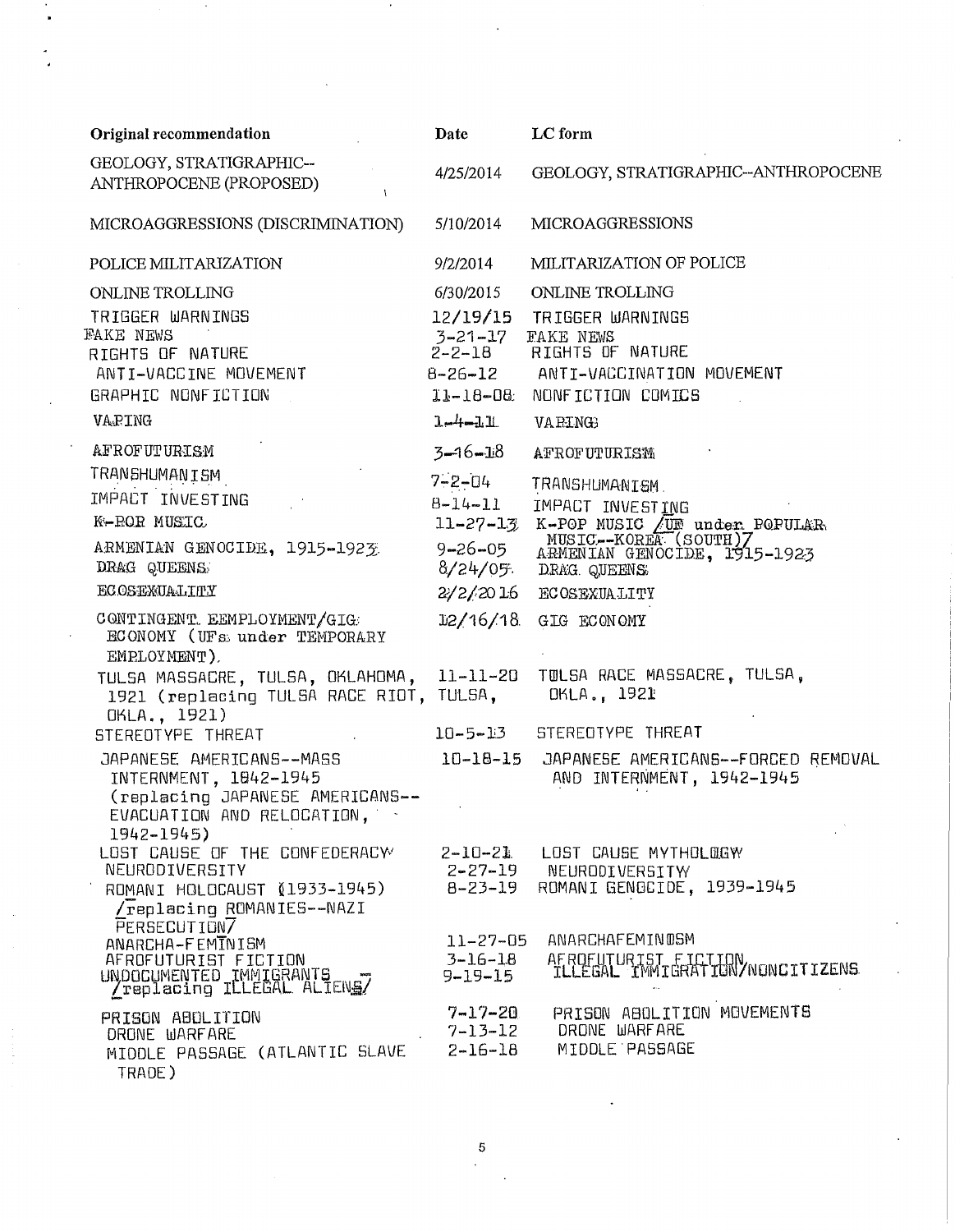And these are suggestions that have not yet been implemented:

| Recommendation                                                                                                                   | Date                     |
|----------------------------------------------------------------------------------------------------------------------------------|--------------------------|
| <b>SWEATSHOP-FREE PRODUCTS</b>                                                                                                   | 11/8/2002                |
| <b>TRANSHUMANISM</b>                                                                                                             | <del>. 7/2/2</del> 004   |
| AFRO-BRAZILIANS [replacing BLACKS--BRAZIL]                                                                                       | 7/22/2004                |
| <b>INFOSHOPS</b>                                                                                                                 | 7/31/2004                |
| POLYAMORY [now a UF under NON-MONOGAMOUS RELATIONSHIPS]                                                                          | 11/4/2004                |
| CULTURE WARS [now a UF under CULTURE CONFLICT]                                                                                   | 12/26/2004               |
| ALTERNATIVE PRESS [replacing or in addition to UNDERGROUND PRESS]                                                                | 2/1/2005                 |
| NATIVE AMERICAN HOLOCAUST (1492-1900)                                                                                            | 2/1/2005                 |
| RECOVERED FACTORY MOVEMENT                                                                                                       | 8/5/2005                 |
| DRAG QUEENS [now a UE under FEMALE IMPERSONATORS]                                                                                | 8/24/2005 -              |
| ARMENIAN GENOCIDE, 1915-1923 [replacing ARMENIAN MASSACRES, 1915-1923]                                                           | <del>-9/26/2005 -</del>  |
| <b>ANAL FISTING</b>                                                                                                              | 9/27/2005                |
| <b>SEX TOY PARTIES</b>                                                                                                           | 11/7/2005                |
| ANARCHA FEMINISM.                                                                                                                | <del>-11727/2005 -</del> |
| FEMINIST ZINES                                                                                                                   | 11/27/2005               |
| <b>GI MOVEMENT</b>                                                                                                               | 12/12/2005               |
| GI UNDERGROUND PRESS                                                                                                             | 12/12/2005               |
| <b>INDIVIDUALIST FEMINISM</b>                                                                                                    | 12/20/2005               |
| <b>ANTI-ARABISM</b>                                                                                                              | 2/25/2006                |
| <b>LESBIAN PULP FICTION</b>                                                                                                      | 6/21/2006                |
| ANARCHO-PRIMITIELSM                                                                                                              | 6/26/2006                |
| LIVING APART TOGETHER                                                                                                            | 6/26/2006                |
| <b>GENDERQUEERS</b>                                                                                                              | 7/20/2006                |
| $\mathbb{R}^n$<br>QUEER ZINES                                                                                                    | 7/20/2006                |
| <b>FAT STUDIES</b>                                                                                                               | 7/28/2006                |
| GAY PULP FICTION                                                                                                                 | 8/2/2006                 |
| EROTIC GRAPHIC NOVELS                                                                                                            | 2/10/2007                |
| FEAR OF ISLAM / FEAR OF MUSLIMS / HATRED OF ISLAM / HATRED OF MUSLIMS /<br>ISLAMIC PHOBIA / ISLAMPHOBIA [UFs under ISLAMOPHOBIA] | 2/15/2007                |
| SEXUAL SLAVERY<br>$\mathbf{1}$                                                                                                   | 3/13/2007                |
| CRITICAL LIBRARIANSHIP                                                                                                           | 5/16/2007                |
| COLLEGE DISORIENTATION GUIDES                                                                                                    | 6/26/2007                |

è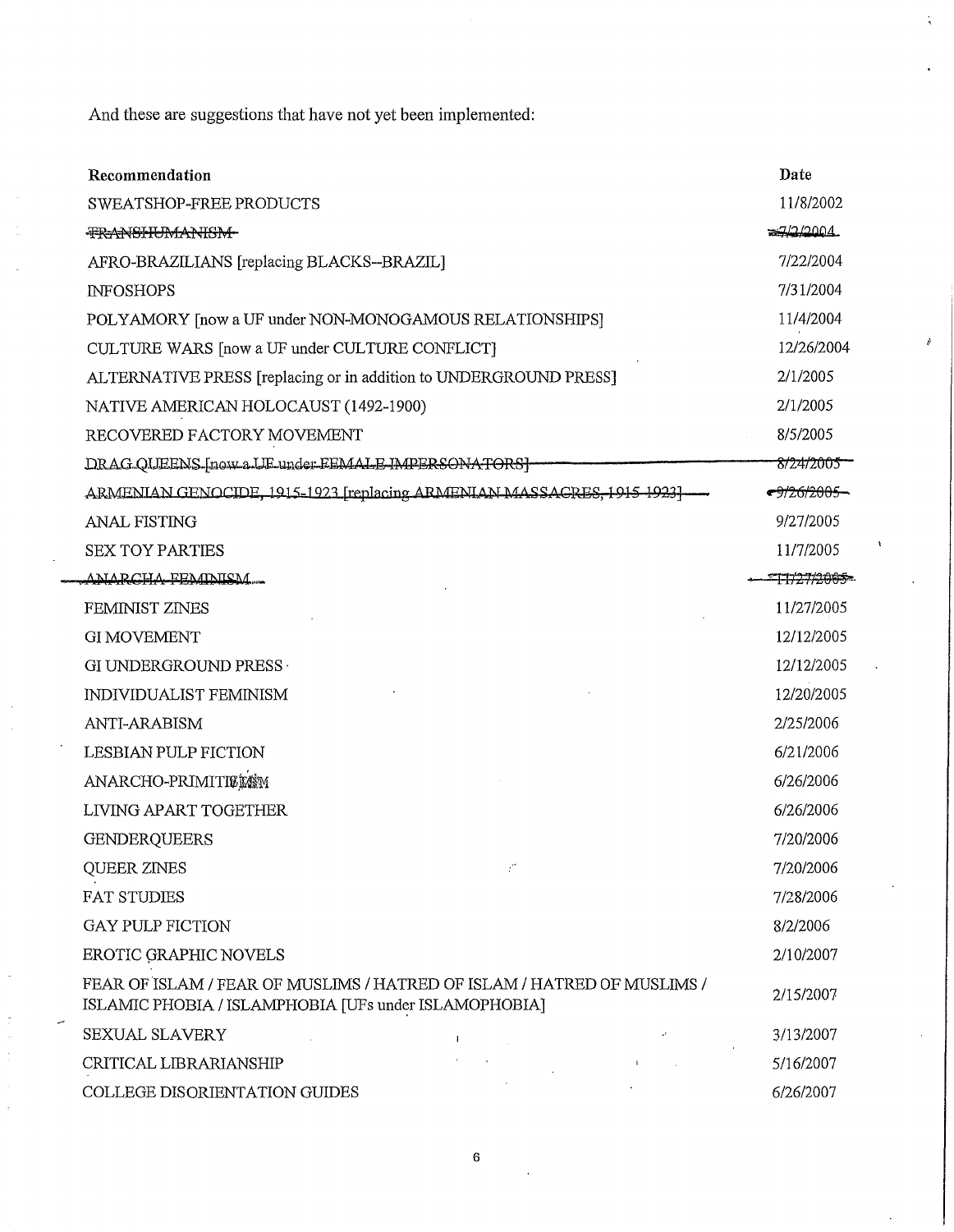| Recommendation                                    | Date       |
|---------------------------------------------------|------------|
| FREEGANISM                                        | 6/28/2007  |
| APSALOOKE INDIANS [replacing CROW INDIANS]        | 7/2/2007   |
| BOLLYWOOD FILM MUSIC                              | 8/14/2007  |
| <b>BOLLYWOOD FILMS</b>                            | 8/14/2007  |
| <b>HOMOPHILY</b>                                  | 9/13/2007  |
| SOUSVEILLANCE                                     | 9/13/2007  |
| <b>FOLKSONOMY</b>                                 | 9/25/2007  |
| THEOFASCISM                                       | 10/15/2007 |
| <b>ISLAMOFASCISM</b>                              | 10/15/2007 |
| MEDICAL THRILLERS                                 | 12/10/2007 |
| MOSS, LENNY [FICTITIOUS CHARACTER]                | 12/10/2007 |
| SHOP STEWARD-DETECTIVES                           | 12/10/2007 |
| WIDOWER-DETECTIVES                                | 12/10/2007 |
| WORKING CLASS FICTION                             | 12/10/2007 |
| <b>JANITOR-DETECTIVES</b>                         | 12/12/2007 |
| PERENNIALISM (RELIGIONS)                          | 12/19/2007 |
| <b>BEARDED WOMEN</b>                              | 12/22/2007 |
| FREAK SHOW PERFORMERS                             | 12/22/2007 |
| SEXISM IN PUNK CULTURE                            | 12/23/2007 |
| <b>CLOSETED LESBIANS</b>                          | 12/23/2007 |
| <b>BIKE MECHANICS</b>                             | 12/23/2007 |
| JUDAISM [see-also reference to MESSIANIC JUDAISM] | 1/19/2008  |
| AFRO-CUBANS [replacing BLACKS--CUBA]              | 1/23/2008  |
| FEMINIST FAIRY TALES                              | 1/31/2008  |
| INDUSTRIAL POLLUTION                              | 2/12/2008  |
| <b>ECO-THRILLERS</b>                              | 2/12/2008  |
| TRYING SOMETHING NEW                              | 2/21/2008  |
| PESTERING                                         | 2/21/2008  |
| <b>FOLLOWING RULES</b>                            | 2/21/2008  |
| DEFERENCE                                         | 2/21/2008  |
| <b>FARM BOYS</b>                                  | 2/21/2008  |
| <b>UNREASONABLENESS</b>                           | 2/21/2008  |
| <b>ART ZINES</b>                                  | 4/2/2008   |
| <b>COMPILATION ZINES</b>                          | 4/2/2008   |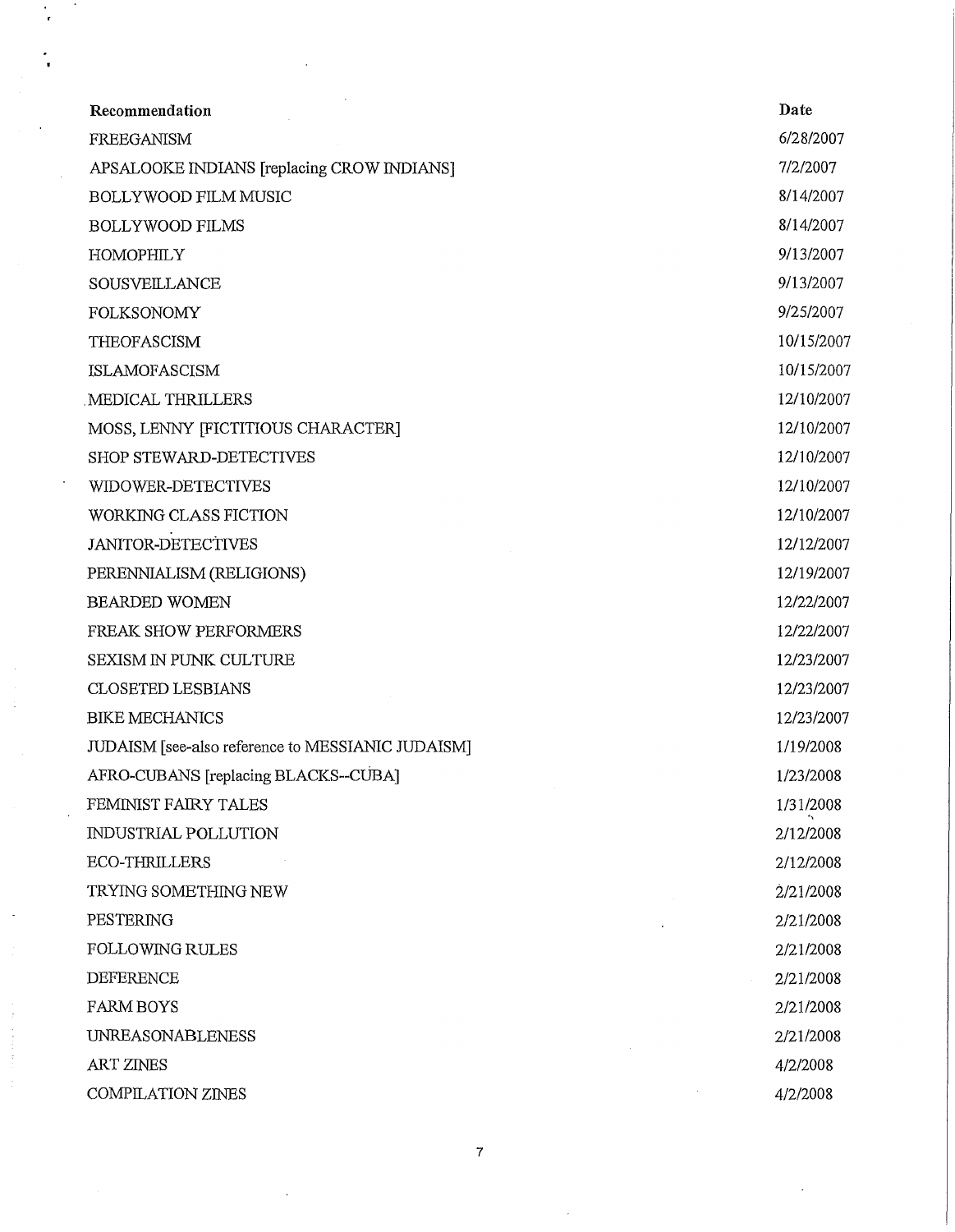| Recommendation                                                                       | Date                   |
|--------------------------------------------------------------------------------------|------------------------|
| PERZINES                                                                             | 4/2/2008               |
| POLITICAL ZINES                                                                      | 4/2/2008               |
| CRITICAL CATALOGING                                                                  | 4/28/2008              |
| <b>SLOW MEDICINE</b>                                                                 | 5/7/2008               |
| <b>BUDDHIST CHRISTIANS</b>                                                           | 5/7/2008               |
| ATHEIST PARENTING                                                                    | 5/22/2008              |
| HUMANIST PARENTING                                                                   | 5/22/2008              |
| BIOBIGOTRY [UF under SPECIESISM]                                                     | 5/22/2008              |
| KLAN / KLU-KLUX KLAN [UFs under KU KLUX KLAN]                                        | 6/20/2008              |
| GRAPHIC NON-FICTION [replacing DOCUMENTARY COMIC BOOKS, STRIPS, ETC.] -              | <del>-11/18/2008</del> |
| <b>MOTHERS' WRITINGS</b>                                                             | 12/9/2008              |
| NIMIPU INDIANS [replacing NEZ PERCE INDIANS]                                         | 1/16/2009              |
| TECHNOLOGICAL SINGULARITY                                                            | 3/3/2009               |
| REWILDING (PRIMITIVISM)                                                              | 3/8/2009               |
| CORPORATE WELFARE [now a UF under SUBSIDIES]                                         | 3/17/2009              |
| MOODY, JAMES [FICTITIOUS CHARACTER]                                                  | 3/18/2009              |
| <b>SHORT BOYS</b>                                                                    | 3/18/2009              |
| SEVEN-YEAR-OLD BOYS                                                                  | 3/18/2009              |
| <b>BOSSINESS IN GIRLS</b>                                                            | 3/18/2009              |
| SECOND-GRADERS                                                                       | 3/18/2009              |
| <b>CLASS PETS</b>                                                                    | 3/18/2009              |
| <b>CHILDREN'S LETTERS</b>                                                            | 3/18/2009              |
| <b>JAWBREAKERS</b>                                                                   | 3/18/2009              |
| SEX-POSITIVE FEMINISM                                                                | 4/1/2009               |
| UNNECESSARY THINGS                                                                   | 4/30/2009              |
| <b>ECO-POETRY</b>                                                                    | 4/30/2009              |
| BIGGERING (ECONOMICS) / GETTING BIGGER (ECONOMICS) [UFs under GROWTH<br>(ECONOMICS)] | 4/30/2009              |
| LESBIAN INVESTIGATIVE REPORTERS                                                      | 5/3/2009               |
| BLIND EYE DETECTIVE AGENCY                                                           | 5/3/2009               |
| JAPANESE-AMERICAN WOMEN DETECTIVES                                                   | 5/3/2009               |
| LESBIAN PUBLISHERS                                                                   | 5/3/2009               |
| VAMPIRE LOVE STORIES                                                                 | 5/3/2009               |
| PUNK PARENTING .                                                                     | 5/22/2009              |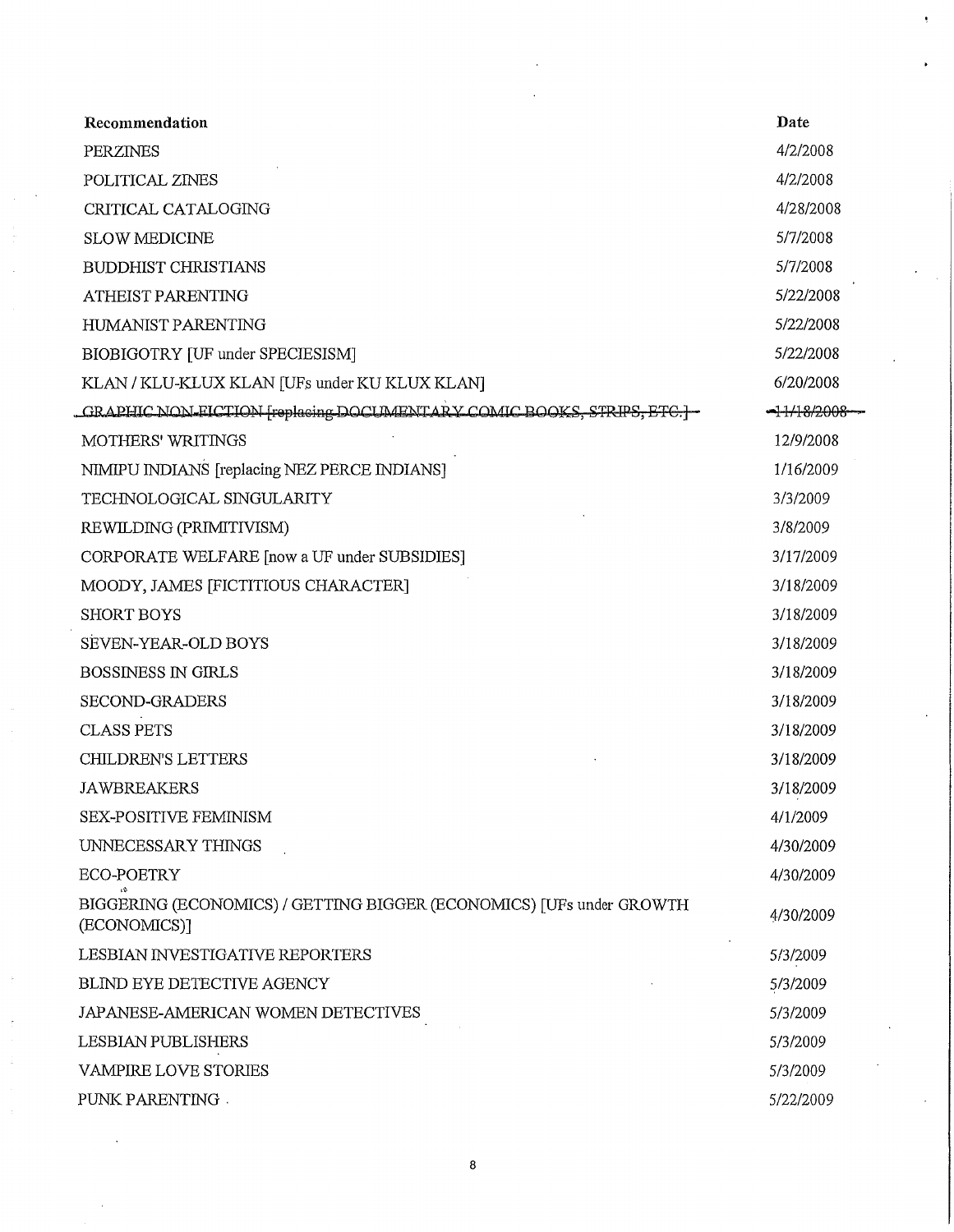| Recommendation                                                                                                                                      | Date                     |
|-----------------------------------------------------------------------------------------------------------------------------------------------------|--------------------------|
| LITERARY DARWINISM                                                                                                                                  | 6/9/2009                 |
| <b>GAY LOVE STORIES</b>                                                                                                                             | 8/16/2009                |
| LESBIAN LOVE STORIES                                                                                                                                | 8/16/2009                |
| COMMUNITY POWER (ENERGY)                                                                                                                            | 10/24/2009               |
| <b>CYBERCHONDRIA</b>                                                                                                                                | 12/15/2009               |
| A'ANININ INDIANS [UF under ATSINA INDIANS]                                                                                                          | 12/23/2009               |
| <b>GROUP POLARIZATION</b>                                                                                                                           | 2/2/2010                 |
| AFRO-BOLIVIANS [replacing BLACKS--BOLIVIA]                                                                                                          | 2/20/2010                |
| <b>CLASSISM IN LENDING</b>                                                                                                                          | 6/26/2010                |
| <b>CROP MOBS</b>                                                                                                                                    | 6/28/2010                |
| <b>EVOLUTIONARY MEDICINE</b>                                                                                                                        | 7/22/2010                |
| EVOLUTIONARY PSYCHIATRY                                                                                                                             | 7/22/2010                |
| <b>STREET SOCCER</b>                                                                                                                                | 7/22/2010                |
| <b>GIRL STUDIES</b>                                                                                                                                 | 8/6/2010                 |
| <b>POSTFEMINISM</b>                                                                                                                                 | 8/6/2010                 |
| <b>LAUGHTER YOGA</b>                                                                                                                                | 9/13/2010                |
| <b>GARBAGE HOUSES</b>                                                                                                                               | 9/27/2010                |
| THEOPRAXY                                                                                                                                           | 11/2/2010                |
| DONOR OFFSPRING [UF under CHILDREN OF SPERM DONORS]                                                                                                 | 6/1/2012                 |
| <b>SCIENCE DENIALISM</b>                                                                                                                            | 9/2/2013                 |
| <b>CLIMATE CHANGE DENIALISM</b>                                                                                                                     | 9/2/2013                 |
| <b>WATERPIPE SMOKING</b>                                                                                                                            | 11/5/2013                |
| SALT THERAPY                                                                                                                                        | 11/5/2013                |
| K-POP MUSIC                                                                                                                                         | <del>-11/27/2013 -</del> |
| <b>MASS INCARCERATION</b>                                                                                                                           | 12/10/2013               |
| THEORY OF MIND [now a UF under PHILOSOPHY OF MIND]                                                                                                  | 1/21/2014                |
| "BROKEN WINDOWS" POLICING                                                                                                                           | 2/9/2014                 |
| <b>FOOTGOLF</b>                                                                                                                                     | 3/4/2014                 |
| <b>CROWDWORK</b>                                                                                                                                    | 3/4/2014                 |
| SELF-LOVE (SEXUALITY) / SELF SEX / SELF-PLEASURING (SEXUALITY) / SELFSEX /<br>SOLO SEX / PLAYING WITH YOURSELF (SEXUALITY) [UFs under MASTURBATION] | 4/20/2014                |
| <b>GRAPHIC BIOGRAPHIES</b>                                                                                                                          | 6/28/2014                |
| UFO RELIGIONS                                                                                                                                       | 6/30/2014                |
| <b>RAELISM</b>                                                                                                                                      | 6/30/2014                |
|                                                                                                                                                     |                          |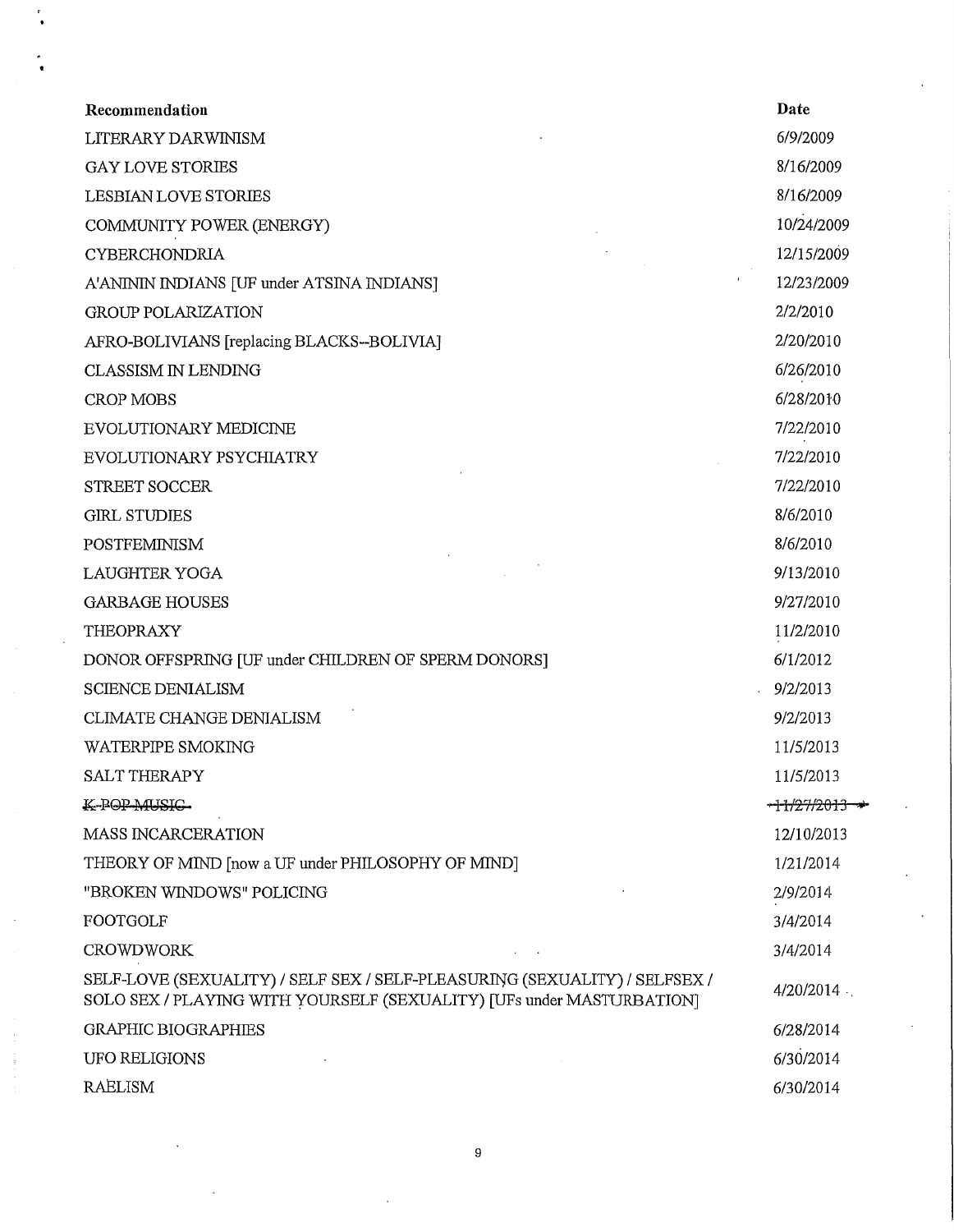| Recommendation                                                                                                         | Date          |
|------------------------------------------------------------------------------------------------------------------------|---------------|
| NEW RELIGIOUS MOVEMENTS [replacing RELIGIONS, MODERN]                                                                  | 7/18/2014     |
| COUNTRYSIDE BURIAL / ECOLOGICAL BURIAL / NATURE PARK BURIAL<br>[UFs under NATURAL BURIAL]                              | 7/29/2014     |
| <b>MERMAIDING</b>                                                                                                      | 7/29/2014     |
| PALEOLITHIC DIET                                                                                                       | 8/30/2014     |
| <b>CISGENDERISM</b>                                                                                                    | 9/13/2014     |
| LEGACY LETTERS [replacing WILLS, ETHICAL]                                                                              | 9/29/2014     |
| FEMALE DOMINATION (SEXUALITY)                                                                                          | 10/7/2014     |
| BIOHACKING [UF under SYNTHETIC BIOLOGY]                                                                                | 10/9/2014     |
| <b>FAIRY HOUSES</b>                                                                                                    | 10/28/2014    |
| <b>GRAPHIC HISTORIES</b>                                                                                               | 12/2/2014     |
| NATIVE AMERICAN RESISTANCE AND REVOLTS                                                                                 | 12/2/2014     |
| CHRISTIAN SOCIAL THEOLOGY                                                                                              | 1/30/2015     |
| CHRISTIAN SOCIALISTS                                                                                                   | 1/30/2015     |
| <b>CHRISTIAN PACIFISTS</b>                                                                                             | $1/30/2015$ . |
| <b>FOOD ACTIVISTS</b>                                                                                                  | 1/30/2015     |
| NEW-ADULT FICTION                                                                                                      | 2/2/2015      |
| ARMENIAN GENOCIDE DENIALISM                                                                                            | 3/28/2015     |
| SEA THERAPY (JUF under THALASSOTHERAPY)                                                                                | 6/15/2015     |
| FAST CASUAL RESTAURANTS                                                                                                | 6/30/2015     |
| <b>GARDEN RAILWAYS</b>                                                                                                 | 7/27/2015     |
| MODEL RAILROADS [replacing RAILROADS--MODELS]                                                                          | 7/27/2015     |
| LARP (LIVE ACTION ROLE PLAYING)                                                                                        | 9/12/2015     |
| EFFECTIVE ALTRUISM                                                                                                     | 9/12/2015     |
| WHITE PRIVILEGE                                                                                                        | 10/10/2015    |
| CHOCTAW INDIANS--FORCED REMOVAL [replacing CHOCTAW INDIANS--RELOCATION]                                                | 10/18/2015    |
| CHEROKEE INDIANS--FORCED REMOVAL [replacing CHEROKEE INDIANS--RELOCATION]                                              | 10/18/2015    |
| NAVAJO INDIANS--FORCED REMOVAL [replacing NAVAJO INDIANS--RELOCATION]                                                  | 10/18/2015    |
| - JAPANESE AMERICANS-MASS INFERNMENT, 1942-1945 froplacing<br>IAPANESE-AMERICANS-EVACUATION-AND RELOCATION, 1942-1945] | -10/18/2015   |
| DEMOCRATIC SOCIALISM                                                                                                   | 11/24/2015    |
| DEMOCRATIC SOCIALISTS                                                                                                  | 11/24/2015    |
| MALE PRIVILEGE                                                                                                         | 12/8/2015     |
| <b>BCOSEXUALITY-</b>                                                                                                   | $-2/2/2016$   |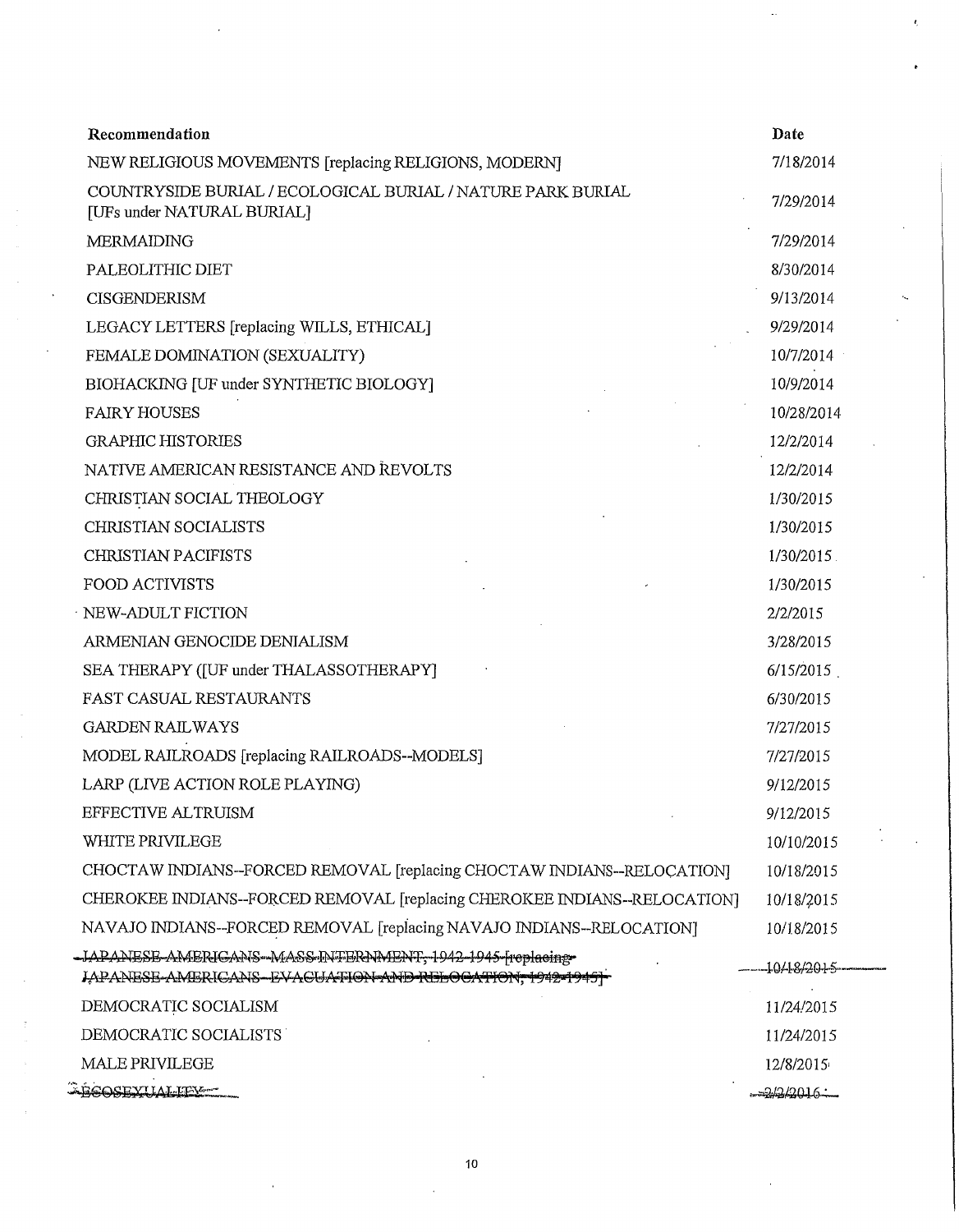| Date<br>Recommendation<br>3/24/2016<br><b>SECULAR PARENTING</b><br>5/20/2016<br>HISTORICAL TRAUMA<br>5/29/2016<br><b>EXISTENTIAL RISK STUDIES</b><br>5/29/2016<br>NUCLEAR HOLOCAUST<br>6/8/2016<br>COLUMBIA [UF under COLOMBIA]<br>9/25/2016<br>UNIVERSAL BASIC INCOME<br>1/1/2017<br>PLATFORM COOPERATIVISM<br>1/24/2017<br><b>MATTERING THEORY</b><br>2/27/2017<br><b>CITIZEN SCIENCE</b><br>6/4/2017<br>MODERN MONETARY THEORY<br><b>FAKE NEWS</b><br><b>STATE AND INCOME.</b><br>-UNDOCUMENTED IMMIGRANIS (Replacing III EGAI LA LIENS)<br>BENEFIT CORPORATIONS<br>$7 - 12 - 11$<br>$7 - 31 - 17$<br>ALT-RIGHT<br>$7 - 31 - 17$<br><b>HOOKUP CULTURE</b><br>$7 - 31 - 17$<br>CASUAL SEX<br>AFFORDABLE HOUSING /now a UF under HOUSING7<br>$7 - 31 - 17$<br>EROTOPHOBIA IN ARTS POLICY<br>$11 - 5 - 05$<br>EROTOPHOBIA IN LAW ENFORCEMENT<br>$11 - 5 - 05$<br>$11 - 5 - 05$<br>EROTOPHOBIA IN SUBJECT HEADINGS<br>EROTOPHOBIA IN LANGUAGE<br>$11 - 5 - 05$<br>and and the second second.<br>The second second second second second second second second second second second second second second second s<br>EROTOPHOBIA IN LIBRARIANSHIP<br>$8 - 4 - 17$<br>ANTISEXUALISM/FEAR OF EROTQCISM/HATRED OF EROTQCISM/<br>$8 - 4 - 17$<br>HATRED OF SEX/SEX-BUSTING/SEX HATRED/SEX NEGATIVISM/SEX PHOBIA/<br>SEXPHOBIA (UFs under EROTOPHOBIA)<br>$8 - 13 - 12$<br>HATE ROCK MUSIC<br>$8 - 13 - 17$<br>PERVERSION (CONCEPT)<br>PARAPHILIAS <i>Aelete transferring</i> all entries to SEX/<br>$8 - 13 - 17$<br>$\sim 10^3$<br><u>82672</u><br>ANTI VACCINE MOVEMENT<br>ANTIFA MOVEMENT<br>$9 - 1 - 17$<br>REVENGE PORN.<br>$10 - 5 - 13$<br>HANSEN'S DISEASE (replacing LEPROSY)<br>$11 - 3 - 8$ n.<br>HANSEN'S DISEASE PATIENTS (replacing IEPROSY PATIENTS).<br>$11 - 3 - 81$<br>SOLIDARITY ECONOMY<br>$11 - 21 - 17$<br>IMPACT-INVESTING<br><del>╰─8≖±</del> # <del>╾1≁</del><br>$12 - 5 - 17$<br>(UFs under INVESTMENTS--MORAL AND ETHICAL ASPECTS).<br>$12 - 5 - 17$<br>(partly replacing GENOCIDE--NAMIBIA) |                                                                  |  |
|-----------------------------------------------------------------------------------------------------------------------------------------------------------------------------------------------------------------------------------------------------------------------------------------------------------------------------------------------------------------------------------------------------------------------------------------------------------------------------------------------------------------------------------------------------------------------------------------------------------------------------------------------------------------------------------------------------------------------------------------------------------------------------------------------------------------------------------------------------------------------------------------------------------------------------------------------------------------------------------------------------------------------------------------------------------------------------------------------------------------------------------------------------------------------------------------------------------------------------------------------------------------------------------------------------------------------------------------------------------------------------------------------------------------------------------------------------------------------------------------------------------------------------------------------------------------------------------------------------------------------------------------------------------------------------------------------------------------------------------------------------------------------------------------------------------------------------------------------------------------------------------------------------------------------------------------------------------------------------------------------------------------|------------------------------------------------------------------|--|
|                                                                                                                                                                                                                                                                                                                                                                                                                                                                                                                                                                                                                                                                                                                                                                                                                                                                                                                                                                                                                                                                                                                                                                                                                                                                                                                                                                                                                                                                                                                                                                                                                                                                                                                                                                                                                                                                                                                                                                                                                 |                                                                  |  |
|                                                                                                                                                                                                                                                                                                                                                                                                                                                                                                                                                                                                                                                                                                                                                                                                                                                                                                                                                                                                                                                                                                                                                                                                                                                                                                                                                                                                                                                                                                                                                                                                                                                                                                                                                                                                                                                                                                                                                                                                                 |                                                                  |  |
|                                                                                                                                                                                                                                                                                                                                                                                                                                                                                                                                                                                                                                                                                                                                                                                                                                                                                                                                                                                                                                                                                                                                                                                                                                                                                                                                                                                                                                                                                                                                                                                                                                                                                                                                                                                                                                                                                                                                                                                                                 |                                                                  |  |
|                                                                                                                                                                                                                                                                                                                                                                                                                                                                                                                                                                                                                                                                                                                                                                                                                                                                                                                                                                                                                                                                                                                                                                                                                                                                                                                                                                                                                                                                                                                                                                                                                                                                                                                                                                                                                                                                                                                                                                                                                 |                                                                  |  |
|                                                                                                                                                                                                                                                                                                                                                                                                                                                                                                                                                                                                                                                                                                                                                                                                                                                                                                                                                                                                                                                                                                                                                                                                                                                                                                                                                                                                                                                                                                                                                                                                                                                                                                                                                                                                                                                                                                                                                                                                                 |                                                                  |  |
|                                                                                                                                                                                                                                                                                                                                                                                                                                                                                                                                                                                                                                                                                                                                                                                                                                                                                                                                                                                                                                                                                                                                                                                                                                                                                                                                                                                                                                                                                                                                                                                                                                                                                                                                                                                                                                                                                                                                                                                                                 |                                                                  |  |
|                                                                                                                                                                                                                                                                                                                                                                                                                                                                                                                                                                                                                                                                                                                                                                                                                                                                                                                                                                                                                                                                                                                                                                                                                                                                                                                                                                                                                                                                                                                                                                                                                                                                                                                                                                                                                                                                                                                                                                                                                 |                                                                  |  |
|                                                                                                                                                                                                                                                                                                                                                                                                                                                                                                                                                                                                                                                                                                                                                                                                                                                                                                                                                                                                                                                                                                                                                                                                                                                                                                                                                                                                                                                                                                                                                                                                                                                                                                                                                                                                                                                                                                                                                                                                                 |                                                                  |  |
|                                                                                                                                                                                                                                                                                                                                                                                                                                                                                                                                                                                                                                                                                                                                                                                                                                                                                                                                                                                                                                                                                                                                                                                                                                                                                                                                                                                                                                                                                                                                                                                                                                                                                                                                                                                                                                                                                                                                                                                                                 |                                                                  |  |
|                                                                                                                                                                                                                                                                                                                                                                                                                                                                                                                                                                                                                                                                                                                                                                                                                                                                                                                                                                                                                                                                                                                                                                                                                                                                                                                                                                                                                                                                                                                                                                                                                                                                                                                                                                                                                                                                                                                                                                                                                 |                                                                  |  |
|                                                                                                                                                                                                                                                                                                                                                                                                                                                                                                                                                                                                                                                                                                                                                                                                                                                                                                                                                                                                                                                                                                                                                                                                                                                                                                                                                                                                                                                                                                                                                                                                                                                                                                                                                                                                                                                                                                                                                                                                                 |                                                                  |  |
|                                                                                                                                                                                                                                                                                                                                                                                                                                                                                                                                                                                                                                                                                                                                                                                                                                                                                                                                                                                                                                                                                                                                                                                                                                                                                                                                                                                                                                                                                                                                                                                                                                                                                                                                                                                                                                                                                                                                                                                                                 |                                                                  |  |
|                                                                                                                                                                                                                                                                                                                                                                                                                                                                                                                                                                                                                                                                                                                                                                                                                                                                                                                                                                                                                                                                                                                                                                                                                                                                                                                                                                                                                                                                                                                                                                                                                                                                                                                                                                                                                                                                                                                                                                                                                 |                                                                  |  |
|                                                                                                                                                                                                                                                                                                                                                                                                                                                                                                                                                                                                                                                                                                                                                                                                                                                                                                                                                                                                                                                                                                                                                                                                                                                                                                                                                                                                                                                                                                                                                                                                                                                                                                                                                                                                                                                                                                                                                                                                                 |                                                                  |  |
|                                                                                                                                                                                                                                                                                                                                                                                                                                                                                                                                                                                                                                                                                                                                                                                                                                                                                                                                                                                                                                                                                                                                                                                                                                                                                                                                                                                                                                                                                                                                                                                                                                                                                                                                                                                                                                                                                                                                                                                                                 |                                                                  |  |
|                                                                                                                                                                                                                                                                                                                                                                                                                                                                                                                                                                                                                                                                                                                                                                                                                                                                                                                                                                                                                                                                                                                                                                                                                                                                                                                                                                                                                                                                                                                                                                                                                                                                                                                                                                                                                                                                                                                                                                                                                 |                                                                  |  |
|                                                                                                                                                                                                                                                                                                                                                                                                                                                                                                                                                                                                                                                                                                                                                                                                                                                                                                                                                                                                                                                                                                                                                                                                                                                                                                                                                                                                                                                                                                                                                                                                                                                                                                                                                                                                                                                                                                                                                                                                                 |                                                                  |  |
|                                                                                                                                                                                                                                                                                                                                                                                                                                                                                                                                                                                                                                                                                                                                                                                                                                                                                                                                                                                                                                                                                                                                                                                                                                                                                                                                                                                                                                                                                                                                                                                                                                                                                                                                                                                                                                                                                                                                                                                                                 |                                                                  |  |
|                                                                                                                                                                                                                                                                                                                                                                                                                                                                                                                                                                                                                                                                                                                                                                                                                                                                                                                                                                                                                                                                                                                                                                                                                                                                                                                                                                                                                                                                                                                                                                                                                                                                                                                                                                                                                                                                                                                                                                                                                 |                                                                  |  |
|                                                                                                                                                                                                                                                                                                                                                                                                                                                                                                                                                                                                                                                                                                                                                                                                                                                                                                                                                                                                                                                                                                                                                                                                                                                                                                                                                                                                                                                                                                                                                                                                                                                                                                                                                                                                                                                                                                                                                                                                                 |                                                                  |  |
|                                                                                                                                                                                                                                                                                                                                                                                                                                                                                                                                                                                                                                                                                                                                                                                                                                                                                                                                                                                                                                                                                                                                                                                                                                                                                                                                                                                                                                                                                                                                                                                                                                                                                                                                                                                                                                                                                                                                                                                                                 |                                                                  |  |
|                                                                                                                                                                                                                                                                                                                                                                                                                                                                                                                                                                                                                                                                                                                                                                                                                                                                                                                                                                                                                                                                                                                                                                                                                                                                                                                                                                                                                                                                                                                                                                                                                                                                                                                                                                                                                                                                                                                                                                                                                 |                                                                  |  |
|                                                                                                                                                                                                                                                                                                                                                                                                                                                                                                                                                                                                                                                                                                                                                                                                                                                                                                                                                                                                                                                                                                                                                                                                                                                                                                                                                                                                                                                                                                                                                                                                                                                                                                                                                                                                                                                                                                                                                                                                                 |                                                                  |  |
|                                                                                                                                                                                                                                                                                                                                                                                                                                                                                                                                                                                                                                                                                                                                                                                                                                                                                                                                                                                                                                                                                                                                                                                                                                                                                                                                                                                                                                                                                                                                                                                                                                                                                                                                                                                                                                                                                                                                                                                                                 |                                                                  |  |
|                                                                                                                                                                                                                                                                                                                                                                                                                                                                                                                                                                                                                                                                                                                                                                                                                                                                                                                                                                                                                                                                                                                                                                                                                                                                                                                                                                                                                                                                                                                                                                                                                                                                                                                                                                                                                                                                                                                                                                                                                 |                                                                  |  |
|                                                                                                                                                                                                                                                                                                                                                                                                                                                                                                                                                                                                                                                                                                                                                                                                                                                                                                                                                                                                                                                                                                                                                                                                                                                                                                                                                                                                                                                                                                                                                                                                                                                                                                                                                                                                                                                                                                                                                                                                                 |                                                                  |  |
|                                                                                                                                                                                                                                                                                                                                                                                                                                                                                                                                                                                                                                                                                                                                                                                                                                                                                                                                                                                                                                                                                                                                                                                                                                                                                                                                                                                                                                                                                                                                                                                                                                                                                                                                                                                                                                                                                                                                                                                                                 |                                                                  |  |
|                                                                                                                                                                                                                                                                                                                                                                                                                                                                                                                                                                                                                                                                                                                                                                                                                                                                                                                                                                                                                                                                                                                                                                                                                                                                                                                                                                                                                                                                                                                                                                                                                                                                                                                                                                                                                                                                                                                                                                                                                 |                                                                  |  |
|                                                                                                                                                                                                                                                                                                                                                                                                                                                                                                                                                                                                                                                                                                                                                                                                                                                                                                                                                                                                                                                                                                                                                                                                                                                                                                                                                                                                                                                                                                                                                                                                                                                                                                                                                                                                                                                                                                                                                                                                                 |                                                                  |  |
|                                                                                                                                                                                                                                                                                                                                                                                                                                                                                                                                                                                                                                                                                                                                                                                                                                                                                                                                                                                                                                                                                                                                                                                                                                                                                                                                                                                                                                                                                                                                                                                                                                                                                                                                                                                                                                                                                                                                                                                                                 |                                                                  |  |
|                                                                                                                                                                                                                                                                                                                                                                                                                                                                                                                                                                                                                                                                                                                                                                                                                                                                                                                                                                                                                                                                                                                                                                                                                                                                                                                                                                                                                                                                                                                                                                                                                                                                                                                                                                                                                                                                                                                                                                                                                 |                                                                  |  |
|                                                                                                                                                                                                                                                                                                                                                                                                                                                                                                                                                                                                                                                                                                                                                                                                                                                                                                                                                                                                                                                                                                                                                                                                                                                                                                                                                                                                                                                                                                                                                                                                                                                                                                                                                                                                                                                                                                                                                                                                                 |                                                                  |  |
|                                                                                                                                                                                                                                                                                                                                                                                                                                                                                                                                                                                                                                                                                                                                                                                                                                                                                                                                                                                                                                                                                                                                                                                                                                                                                                                                                                                                                                                                                                                                                                                                                                                                                                                                                                                                                                                                                                                                                                                                                 | ESG INVESTMENTS/ENVIRONMENTAL, SOCIAL AND GOVERNANCE INVESTMENTS |  |
|                                                                                                                                                                                                                                                                                                                                                                                                                                                                                                                                                                                                                                                                                                                                                                                                                                                                                                                                                                                                                                                                                                                                                                                                                                                                                                                                                                                                                                                                                                                                                                                                                                                                                                                                                                                                                                                                                                                                                                                                                 | HERERO GENOCIDE, 1904-1908                                       |  |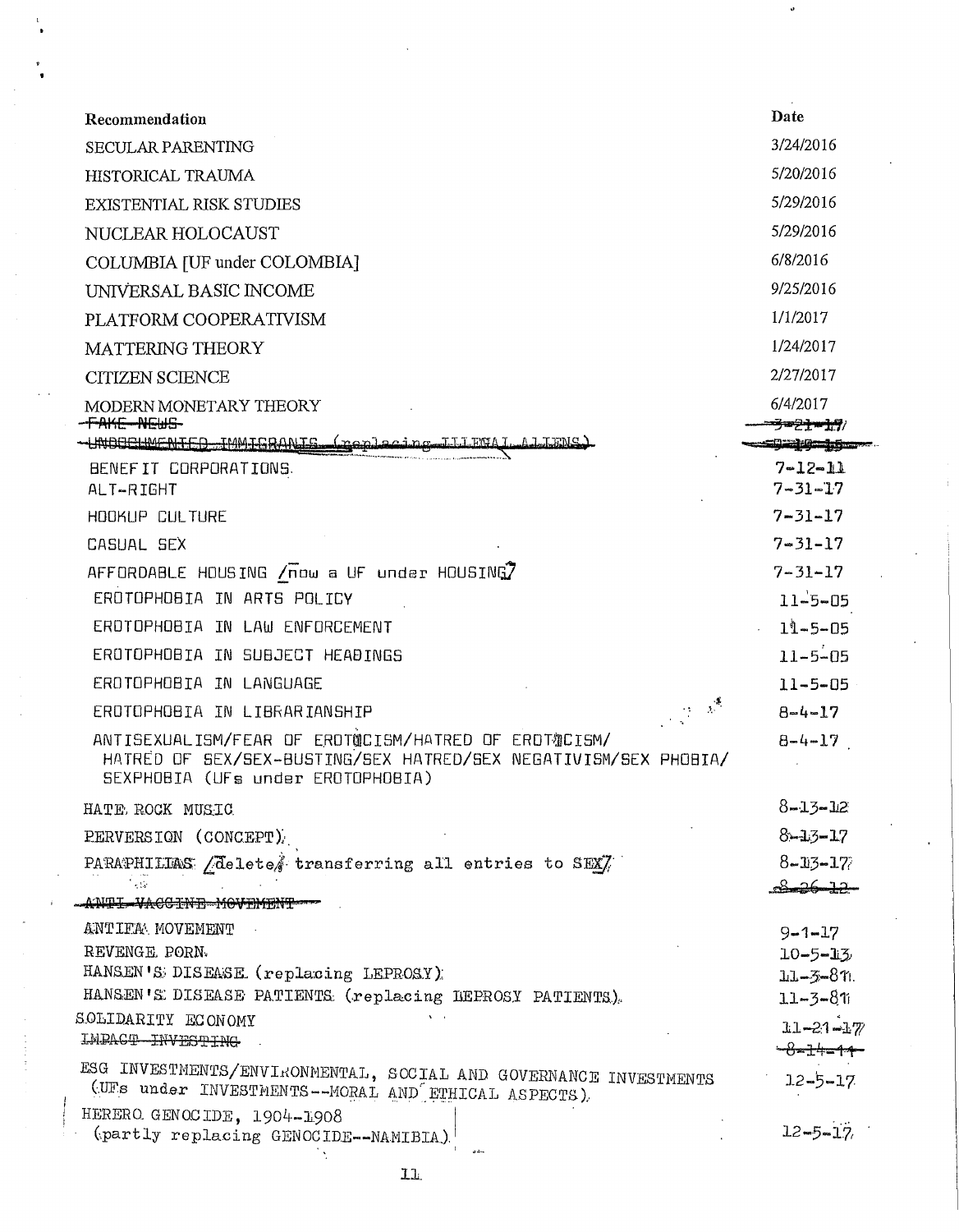| Recommendation                                                                                                                                                                                          | Date                                                                                              |
|---------------------------------------------------------------------------------------------------------------------------------------------------------------------------------------------------------|---------------------------------------------------------------------------------------------------|
| NAMA GENOCIDE, 1904-1908 (partly replacing GENOCIDE--NAMIBIA)<br>ARMENIAN GENOCIDE, 1915-1923/HERERO GENOCIDE, 1904-1908/<br>NAMA GENOCIDE, 1904-1908 (NTs under GENOCIDE--HISTORY--<br>$20th$ Century) | $12 - 5 - 17$<br>$12 - 6 - 17$                                                                    |
| COURAGE IN WOMEN                                                                                                                                                                                        | $12 - 7 - 17$                                                                                     |
| WOO (UF u nder MYSTICISM/OCCULTISM/PARAPSYCHOLOGY/PSEUDOSCIENCE/<br>SUPERNATURAL)                                                                                                                       | $12 - 9 - 17$                                                                                     |
| ANTI-FASCIST ACTION (UF under ANTIFA MOVEMENT, recommended 9-1-17)                                                                                                                                      | $1 - 17 - 18$                                                                                     |
| HATECORE MUSIC (UF under HATE ROCK MUSIC, recommended 8-13-12)<br>RIGHTS OF NATIOF                                                                                                                      | $1 - 17 - 18$<br>$-2 - 2 - 48$                                                                    |
| MEDICARE-FOR-ALL (UF under SINGLE PAYER HEALTH CARE)                                                                                                                                                    | $2 - 12 - 18$                                                                                     |
| BODY SHAMING/FAT BIAB/FAT PHOBIA/FAT SHAMING/FATPHOBIA/GROSSOPHOBIA/<br>THIN PRIVILEGE (UFs under PHYSICAL-APPEARANCE-BASED BIAS)                                                                       | $2 - 12 - 18$                                                                                     |
| ADDSS DENIALISM                                                                                                                                                                                         | $6 - 30 - 12$                                                                                     |
| ANTIVACCINE MOVEMENT<br>MIDDLE PASSAGE (ATLANTIC SLAVE TRADE)<br><b>ALTOCORUM 1911</b><br>AFROFUTURIST ARTS<br>AFROFUTURIST COMIC BOOKS, STRIPS, ETC.<br>AFROFUTURIST FISTISN                           | $8 - 26 - 12$<br><del>S-6-18-</del><br>$3 - 16 - 18$<br>$3 - 16 - 18$<br>$3 - 16 - 18$<br>3-16-18 |
| AFROFUTURIST FILMS<br>AFROFUTURIST MUSIC<br>LIBRARY INTEGRATION<br>SEGREGATION IN LIBRARIES                                                                                                             | $3 - 16 - 18$<br>$3 - 16 - 18$<br>$5 - 15 - 18$<br>$5 - 15 - 18$                                  |
| RACISM IN LIBRARIES                                                                                                                                                                                     | $5 - 15 - 18$                                                                                     |
| SEGREGATED SCHOOLS/SEGREGATION IN SCHOOLS (UFs under<br>SEGREGATION IN EDUCATION)                                                                                                                       | $5 - 15 - 18$                                                                                     |
| MAXIMUM WAGE<br>AVSSELF-DRIVING VEHICLES (UFs under AUTONOMOUS VEHICLES)                                                                                                                                | $5 - 26 - 18$<br>$6 - 25 - 18$                                                                    |
| PAY CAPS/PAY CEILINGS (UFs under MAXIMUM WAGE)                                                                                                                                                          | $6 - 25 - 18$                                                                                     |
| <b>JOB GUARANTEE</b><br>CUTTE SUPREMACY                                                                                                                                                                 | $6 - 28 - 18$<br>$B - 17 - 18$                                                                    |
| WORKPLACE DEMOCRACY (UF under MANAGEMENT--EMPLOYEE PARTICIPATION)<br>DOCUMENTARY COMICS (GRAPHIC WORKS)/NONFICTION, GRAPHIC<br>(UFs under NONFICTION COMICS)                                            | $\frac{10-30-18}{10}$<br>$12 - 16 - 18$                                                           |
| CONTINGENT EMPLOYMENT/GIG ECONOMY (UES under TEMPORARY EMPLOYMENT)                                                                                                                                      | $E - 16 - 18$                                                                                     |
| HEALING PRAYER/PRAYER FOR HEALING (UFs under INTERCESSORY PRAYER)                                                                                                                                       | $12 - 16 - 18$                                                                                    |
| VEG ANIC FARMING.                                                                                                                                                                                       | $1 - 7 - 19$                                                                                      |
| SOLASTALGIA.<br>DEGROWTH                                                                                                                                                                                | $1 - 7 - 19$<br>$1 - 23 - 19$                                                                     |
| MODEST FASHION                                                                                                                                                                                          | $1 - 23 - 19$                                                                                     |
| TEMPING (WORK); UT under TEMPORARY EMPLOYMENT<br>ROBIN HOOD TAX                                                                                                                                         | $2^{17}5 - 19$<br>$10 - 23 - 12$                                                                  |
| WEALTH REDISTRIBUTION<br>CAPITAL TAX/EQUITY TAX/RERSONAL ASSETS TAX / UFs under WEALTH TAX/                                                                                                             | $2 - 12 - 19$<br>$2 - 12 - 19$                                                                    |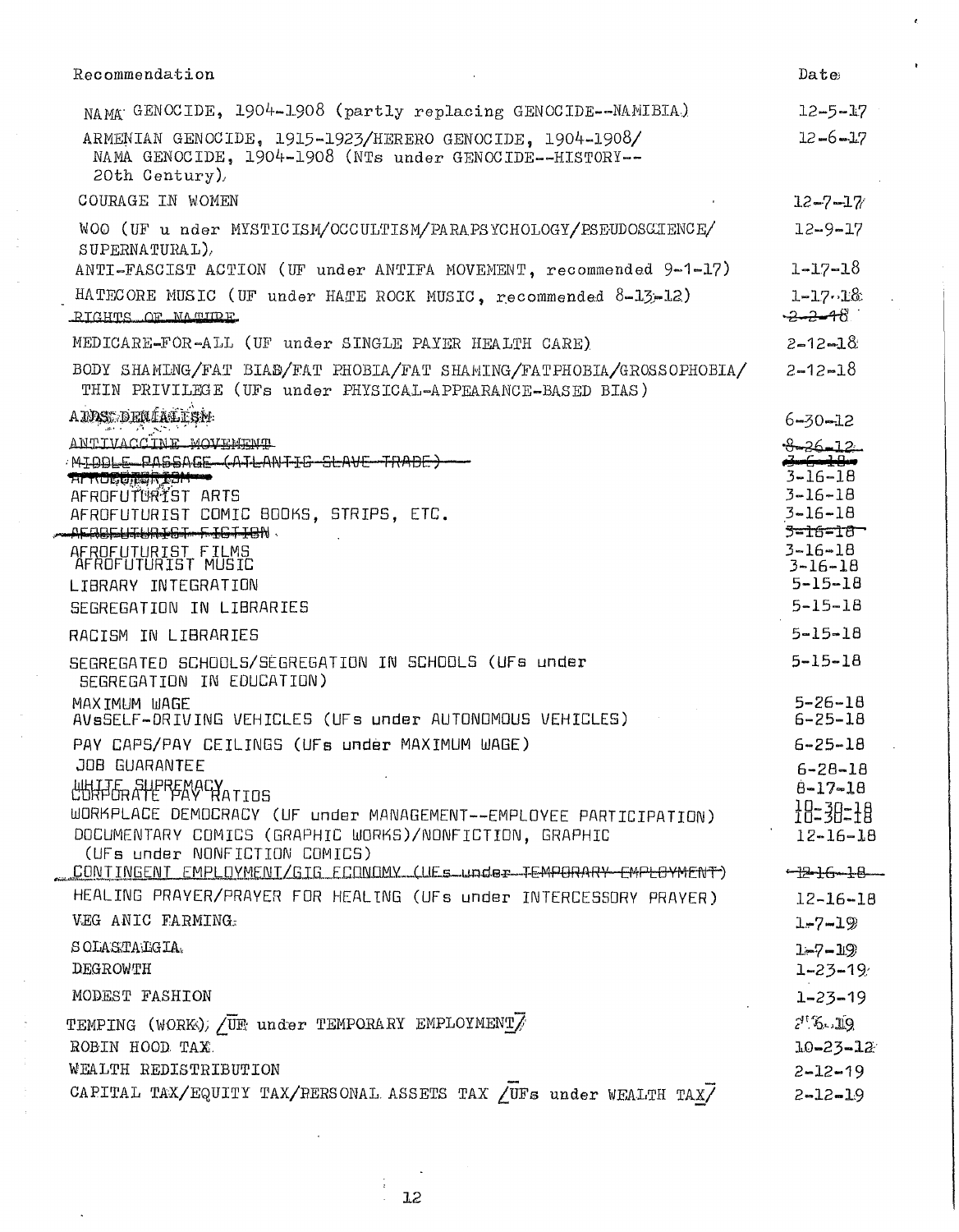| Recommendation                                                                                                                                                                                                                                                   | Date                                         |
|------------------------------------------------------------------------------------------------------------------------------------------------------------------------------------------------------------------------------------------------------------------|----------------------------------------------|
| CANTOPOP MUSIC                                                                                                                                                                                                                                                   | $2 - 22 - 19$                                |
| <u>MEIIRODI VERSITY</u>                                                                                                                                                                                                                                          | <u> 2 29 - 10 </u>                           |
| WAGE TH EFT                                                                                                                                                                                                                                                      | $6 - 14 - 12$                                |
| WIXARICA INDIANS (replacing HUICHOL INDIANS);                                                                                                                                                                                                                    | $4 - 22 - 119$                               |
| CLIMATE GRIEF ENVIRONMENTAL MELANCHOLIA (UEs under<br>SOLASTALGIA, recommended $1-17-19$ )                                                                                                                                                                       | $4 - 21 - 19$                                |
| SENTIENTISM<br>-ROMANI HOLOCA-UST (1933-1945) /poplacing ROMANIES NAZI PERSEC-UTION,                                                                                                                                                                             | $4 - 22 - 19$<br><del>- ಕಿಂದಿತಾ</del> ಂತಿ! 9 |
| ROMANES LANGUAGE (UF under ROMANI LANGUAGE)                                                                                                                                                                                                                      | $8 - 23 - 19$                                |
| CHRISTIAN NATIONALISM<br>FOOD AS A WEAPON OF WARLARD.                                                                                                                                                                                                            | $10 - 22 - 19$<br>$11 - 18 - 19$             |
| RAPE AS A PCLITICAL WEAPON/RAPE AS A WAR WEAPON/WEAPONIZED<br>RAPE /UF under RAPE AS A WEAPON OF WAR7<br>ATTACHMENT PORENTING                                                                                                                                    |                                              |
| MULTIPLE PERPETRATOR RAPE/PARTY RAPE/SERIAL GANG RAPE<br>(UFs under GANG RAPE)                                                                                                                                                                                   | $12 - 25 - 12$<br>$12 - 3 - 19$              |
| HEALING JUSTICE/SATISFYING JUSTICE/TRANSFORMATIVE JUSTICE<br>(UFs under RESTORATIVE JUSTICE)                                                                                                                                                                     | $12 - 3 - 19$                                |
| JAPANESE AMERICAN CHILD LIBRARY USERS                                                                                                                                                                                                                            | $1 - 3 - 20$                                 |
| JAPANESE AMERICAN CHILD PRISONERS                                                                                                                                                                                                                                | $1 - 3 - 20$                                 |
| COMPASSION IN LIBRARIANS                                                                                                                                                                                                                                         | $1 - 3 - 20$                                 |
| ANTIRACIST CHILDREN'S LITERATURE<br>$\mathbb{R}^n \times \mathbb{R}$                                                                                                                                                                                             | $1 - 3 - 20$                                 |
| BIO-CRANIAL THERAPY/CST/CRANIAL THERAPY/CRANIOPATHY/<br>SACRO-OCCIPETAL TECHNIQUE (Ufs under CRANIOSACRAL THERAPY)                                                                                                                                               | $2 - 6 - 20$                                 |
| $\Lambda$<br>ATTACHMENT PARENTING                                                                                                                                                                                                                                | $5 - 25 - 12$                                |
| DISASTER CAPITALISM                                                                                                                                                                                                                                              | $6 - 3 - 20$                                 |
| INSTITUTIONAL RACISME                                                                                                                                                                                                                                            | $7 - 17 - 20$                                |
| <b>POLICE ABOLITION</b>                                                                                                                                                                                                                                          | $7 - 17 - 20$                                |
| -PRISON ABOLITION                                                                                                                                                                                                                                                | -7-17-20-                                    |
| CONFEDERATE MONUMENTS AND SYMBOLS                                                                                                                                                                                                                                | $9 - 9 - 20$                                 |
| AFRICAN AMERICAN REPARATIONS/BLACK REPARATIONS/REPARATIONS FOR<br>SEGREGATION--UNITED STATES/REPARATIONS FOR SLAVERY--UNITED STATES/<br>SEGREGATION REPARATIONS--UNITED STATES/SIAVERY REPARATIONS--UNITED<br>STATES: (UFs under AFRICAN AMERICANS--REPARATIONS) | $9 - 9 - 20$                                 |
| TAKING RESPONSIBILITY FOR HISTORICAL INJUSTICES                                                                                                                                                                                                                  | $9 - 9 - 20$                                 |
| HISTORICAL INJUSTICES REPARATIONS/PAST INJUSTICES REPARATIONS (UFs<br>under REPARATIONS FOR HISTORICAL INJUSTICES:                                                                                                                                               | $9 - 9 - 20$                                 |
| WOME CATALOGING (UF under CRITICAL CATALOGING, recommended 4-28-08)<br>-TULCA WASACRE, TULSA OKTAHOMA, 1921 (replacing<br>$-TULSA$ , RAGE RIOT, TULSA, OKLA, 1921)                                                                                               | $10 - 25 - 20$<br><del>-11-11-20</del>       |
| BOYCOTT., DIVESTMENT, SANCTIONS MOVEMENT                                                                                                                                                                                                                         | $12 - 8 - 20$                                |